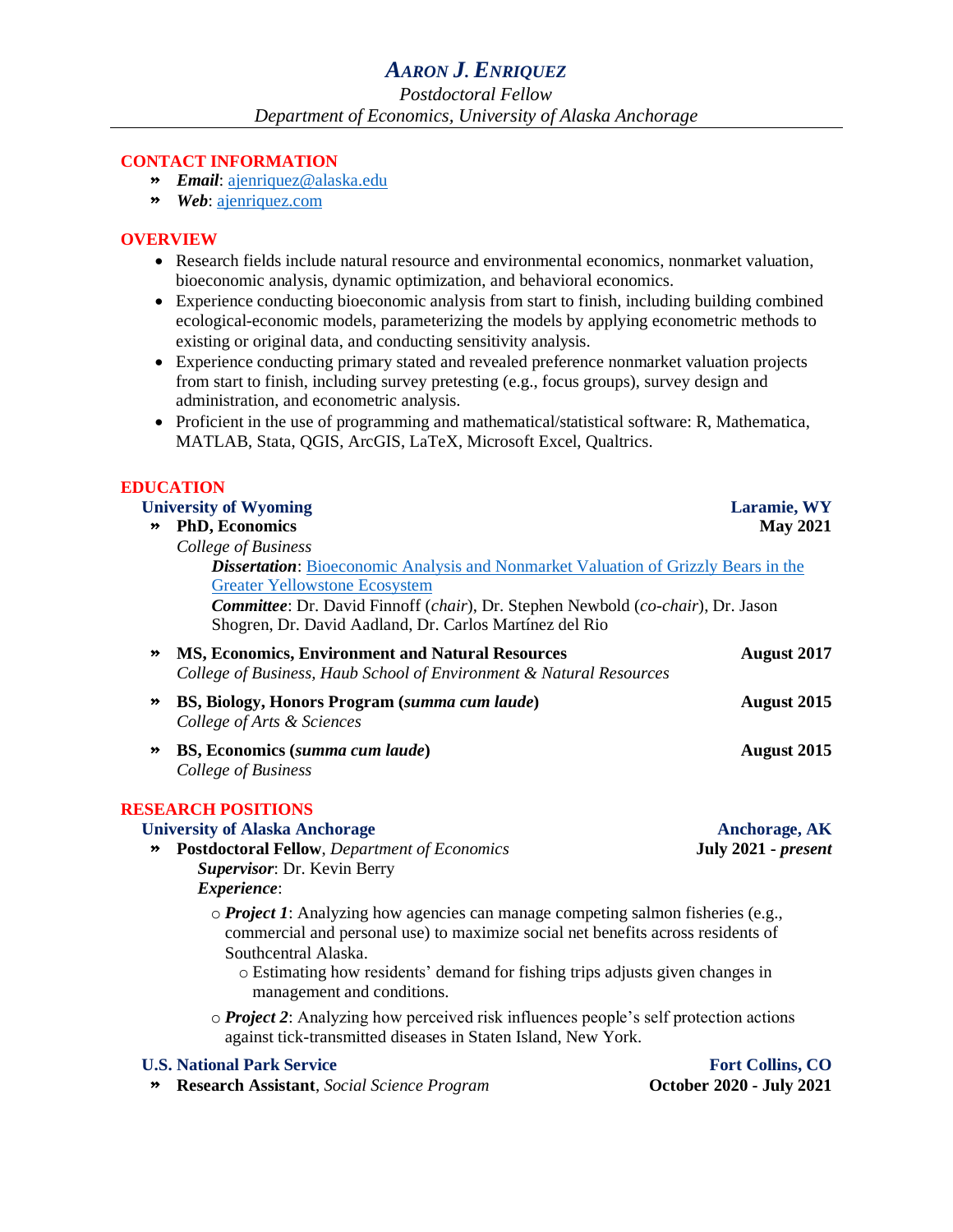*Supervisor*: Dr. Leslie Richardson *Experience*:

- o *Task 1*: Developed R code that calls on the ArcGIS Online server to automate the calculation of visitors' round-trip travel distances and times from their home zip codes to any national park location following the nearest roads.
- o *Task 2*: Used a travel cost model to determine the economic value of bear viewing in Yellowstone. Linked this to a model of bear sightings to predict how the viewing value per bear would change given changes in the number of bears.

## **University of Wyoming Laramie, WY**

» **Graduate Research Assistant**, *Department of Economics* **August 2015 - May 2021** *Supervisors*: Dr. David Finnoff, Dr. Rob Godby

## *Experience*:

- o *Project 1*: Used net present value analysis to determine the feasibility of extracting rare earth elements out of coal ash generated at Wyoming power stations.
	- o Worked closely with geologists from the School of Energy Resources and parameterized the analysis using geological data.
	- o Conducted extensive sensitivity analysis over key economic variables (e.g., operating costs, rare earth prices).
- o *Project 2*: Used experiments to determine Wyoming residents' preferences for alternative wind energy sources in Wyoming.
	- o Pretested a survey using focus groups.
	- o Designed a series of economic experiments to elicit people's tradeoffs across major categories of impacts from potential future wind energy developments: economic, viewshed, wildlife, and climate.
	- o Administered the survey using Qualtrics.

## » **PhD Candidate**, *Department of Economics* **May 2018 - May 2021**

- *Supervisors*: Dr. David Finnoff, Dr. Stephen Newbold *Experience*:
	- o *Project 1*: Built a bioeconomic model in which an agency chooses how to manage grizzly bears over time by balance damages and benefits to competing stakeholders. o Collected data from multiple agencies and grizzly bear experts.
		- Parameterized social benefits and damages as a function of grizzly bear population size and other key variables of interest, including climate and resource abundance. To do so, employed various econometric techniques (e.g., count model and ordinary least squares regressions).
	- o *Project 2*: Quantified people's values for grizzly bears in the Greater Yellowstone Ecosystem using a nonmarket valuation survey.
		- o Pretested the survey using focus groups and interviews with key stakeholders.
		- o Designed trip-recall questions used to estimate a travel cost model.
		- o Designed two choice experiments used to estimate people's willingness to pay for grizzly bear-related conditions both inside and outside the national parks of the Greater Yellowstone Ecosystem.
		- o Administered the survey to roughly 2,400 participants using Qualtrics.
		- o Cleaned and analyzed the survey data in R. Calculated summary statistics. Used a range of econometric techniques, including Poisson, negative binomial, conditional logit, and mixed logit regressions.
- » **Research Aide**, *Haub School of Environment & Natural Resources* **June - August 2017** *Supervisor*: Dr. Jo Albers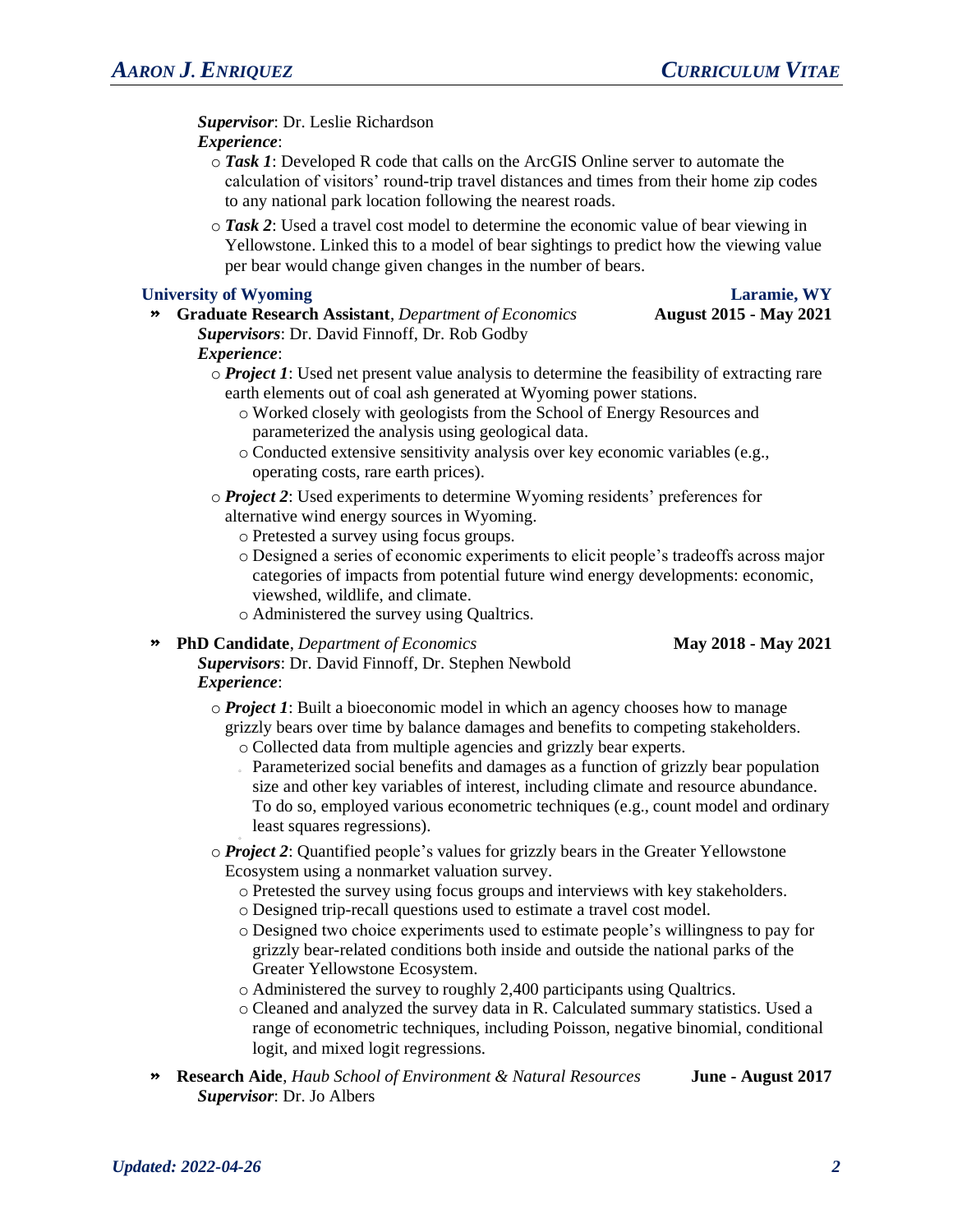*Experience*:

- o Facilitated writing a grant proposal ("Small scale aquaculture as a livelihood alternative with marine conservation benefits in coastal communities in Chile").
- o Obtained fieldwork experience in Southern Chile (April 2018). Participated in stakeholder interviews with artisanal fishers, members of fisher organizations, and employees of government organizations. All interviews were conducted in Spanish.

## » **Undergraduate Research Fellow June - August 2013**

*Wyoming EPSCoR, National Science Foundation Hours*: 30 per week *Supervisor*: Dr. Stephen Herbert

### **REFEREED JOURNAL PUBLICATIONS**

- 1. **AJ Enriquez** and DC Finnoff. (2021) Managing mortality of multi-use megafauna. *Journal of Environmental Economics and Management* 107: 102441. [https://doi.org/10.1016/j.jeem.2021.102441.](https://doi.org/10.1016/j.jeem.2021.102441)
- 2. DA Bagdonas, **AJ Enriquez**, KA Coddington, DC Finnoff, JF McLaughlin, MD Basilian, EH Phillips, and TL McCling. (2022) Rare earth element resource evaluation of coal byproducts: A case study from the Powder River Basin, Wyoming. *Renewable and Sustainable Energy Reviews* 158: 112148. [https://doi.org/10.1016/j.rser.2022.112148.](https://doi.org/10.1016/j.rser.2022.112148)

## **PAPERS IN PREPARATION**

- 1. **AJ Enriquez**, BT Gilbert, and LH Thunström. The pain of paying with other people's money. Invited for revision and resubmission at *Review of Behavioral Economics*.
- 2. LA Richardson and **AJ Enriquez**. The economic value of wildlife tourism and implications of marginal population changes. Submitted at *Human Dimensions of Wildlife*.
- 3. **AJ Enriquez** and K Berry. Perceived risk: What ticks people off? In preparation for submission.
- 4. **AJ Enriquez**, SC Newbold, and DC Finnoff. Characterizing the conservation culture for charismatic critters. In preparation for submission.
- 5. AJ Marchal, **AJ Enriquez**, MD Ehmke, and CA Camargo, Jr. Free riding toward personal protection: Relating parental cooperation behavior to vaccine hesitancy. In preparation for submission.

### **IN-PROGRESS SURVEY PROJECTS**

- » Consumers' willingness to pay for ugly produce *Collaborators*: AJ Enriquez, C Grebitus, MH Kalaitzandonakes, Y Liu, G Tione, M Vecchi *Survey Administration*: Forthcoming (Summer 2022) *Sample Size*: 1,200
- » Couples' preferences for spending each other's money on necessities and indulgences *Collaborators*: AJ Enriquez, BT Gilbert, LH Thunström *Survey Administration*: November - December 2021 *Sample Size*: 1,200
- » Preferences for wind energy in Wyoming *Collaborators*: AJ Enriquez, RW Godby *Survey Administration*: December 2020 - March, 2021 *Sample Size*: 405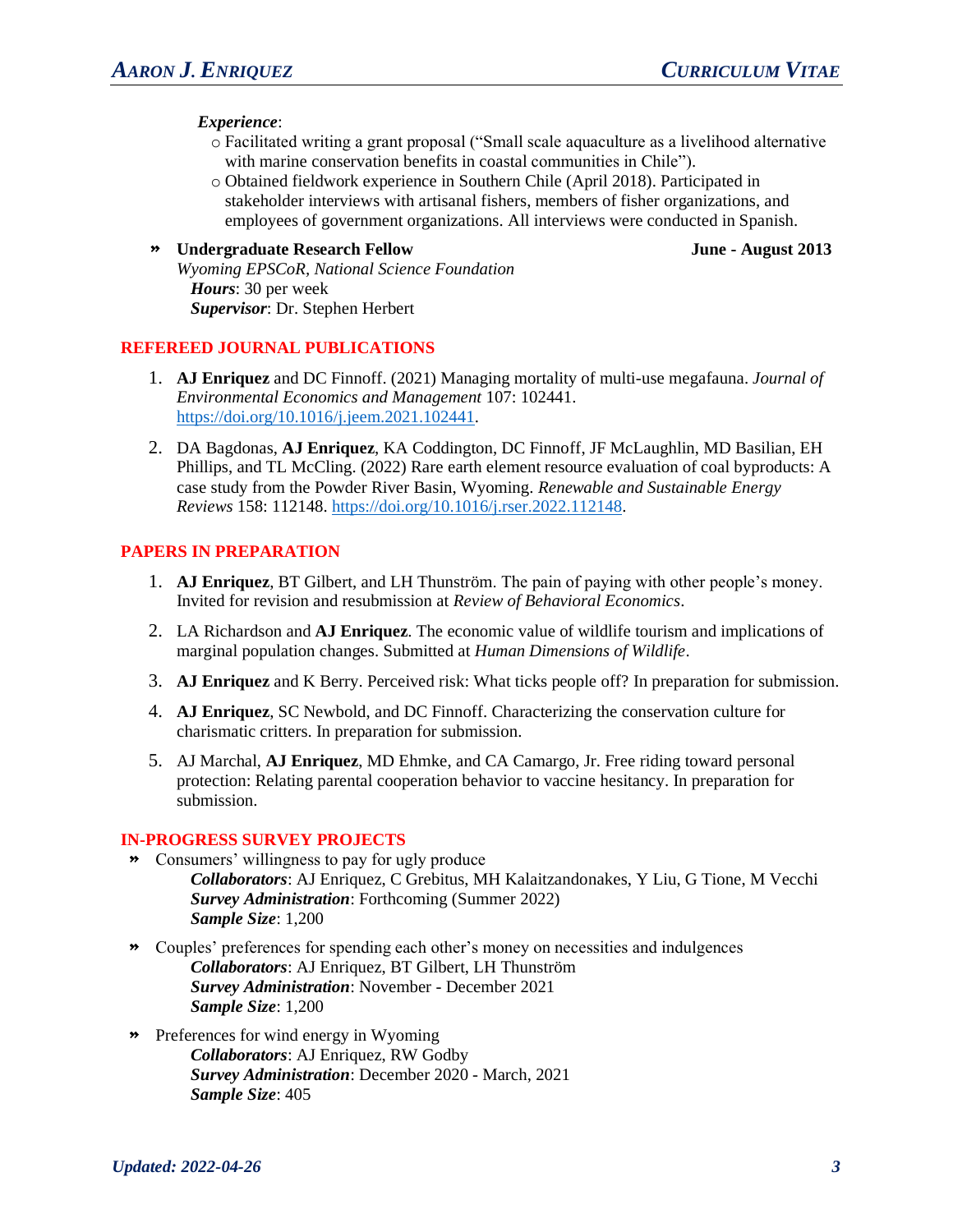# *AARON J. ENRIQUEZ CURRICULUM VITAE*

» Nonmarket valuation of grizzly bears in the Greater Yellowstone Ecosystem *Collaborators*: AJ Enriquez, DC Finnoff, SC Newbold *Survey Administration*: December 2020 - January 2021 *Sample Size*: 2,479

### **PRESENTATIONS**

- » **Association of Environmental and Resource Economists Summer Conference Miami, FL June 2022** *Presenter:* Characterizing the conservation culture for charismatic critters.
- » **Institute of Social and Economic Research Seminar Anchorage, AK November 2021** *Presenter*: Grizzlies in the Greater Yellowstone Ecosystem: Bioeconomic analysis and nonmarket valuation.
- » **BIOECON XXII Annual Conference Jackson, WY September 2021** *Presenter*: The economic value of wildlife tourism and implications of marginal population changes.
- » **University of Wyoming-Colorado State University Graduate Student Symposium Laramie, WY April 2019** *Presenter*: Bioeconomic grizzly bear management.
- » **International Institute of Fisheries Economics & Trade Biennial Conference Seattle, WA July 2018**

*Presenter*: From the shore or from the water? Enforcement of resource rights under discrete enforcement technologies.

» **Geological Society of America Annual Meeting Denver, CO September 2016** *Presenter*: Economic feasibility of rare earth element extraction from Wyoming coal ash/char.

### **TEACHING POSITIONS** *(full teaching summaries and evaluations available [here\)](https://www.ajenriquez.com/teaching)*

## **University of Wyoming Laramie, WY** » **Temporary Lecturer**, *Department of Economics* **July - August 2019** *Instructor of record*: Principles of Microeconomics (ECON 1020) *Delivery:* 3-credit online course (summer session) *Size*: 41 students *Instructor quality*: 4.35/5 *Selected feedback*: • "*The online videos were very clear and helpful, it is the best online class I've taken so far.*" • *"The lay out from quizzes to assignments to excels was very smooth and all had something to do with each other. I believe this was one of the better taught courses I have taken while here at UW, I think many students would benefit from this course taught by this instructor."* » **Temporary Lecturer**, *Haub School of Environment & Natural Resources* **January 2019** *Instructor of record*: ENR Topics: Mini Microeconomics (ENR 4890) *Delivery: 1*-credit online course (J-term)

*Size*: 6 students *Instructor quality*: 4.67/5 *Sample video*: [click here](https://www.youtube.com/watch?v=qjA3sAak-cQ&list=PLKDelNq4_DIUMtC1SQGvLyxZDx6ifQ_f5&index=23)

## » **Temporary Lecturer**, *Department of Economics* **August - December 2018** *Instructor of record*: Principles of Microeconomics (ECON 1020/AGEC 1020) *Delivery:* 3-credit on-campus course (fall semester) *Size*: 123 students *Instructor quality*: 4.52/5 (department mean: 3.95/5)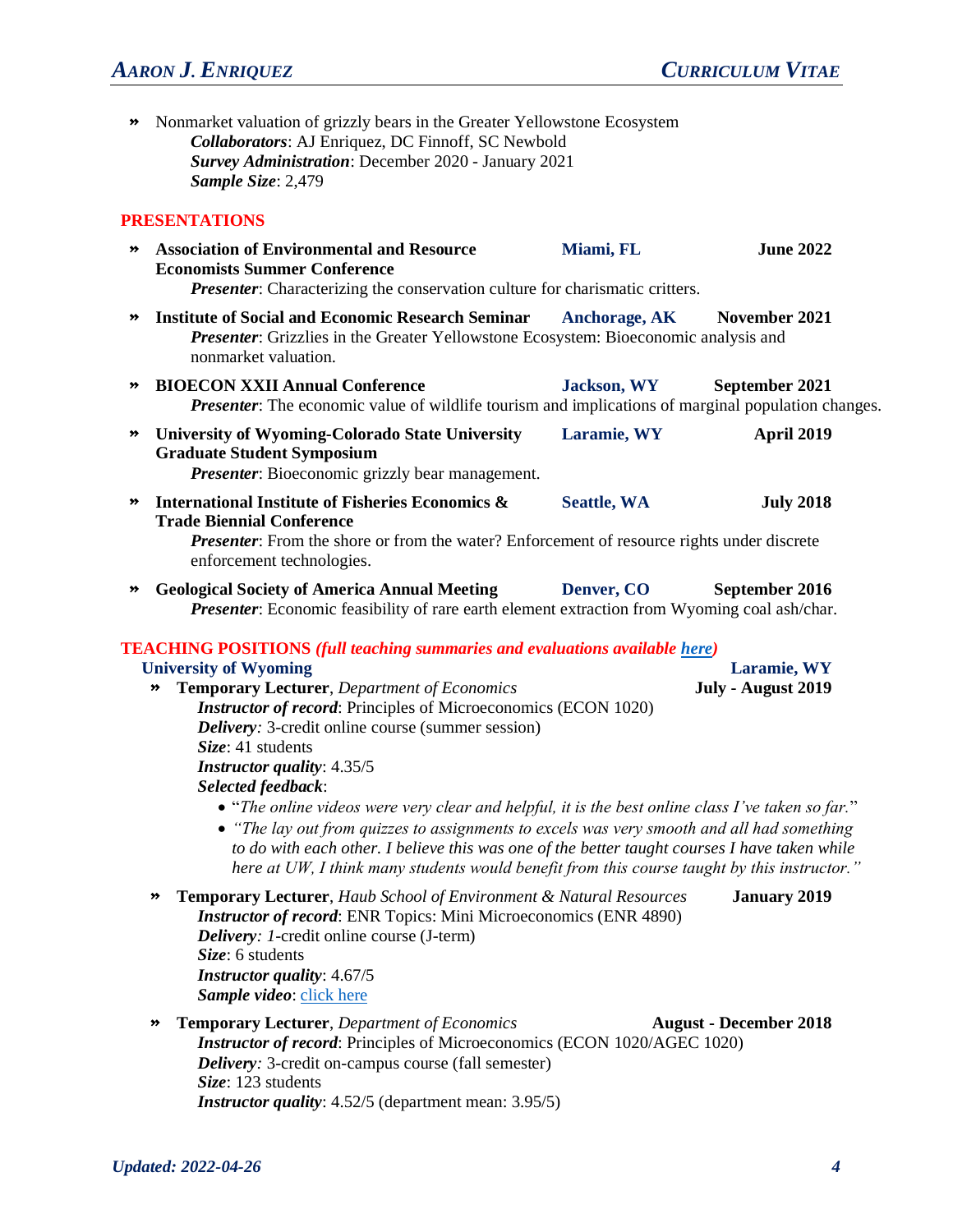## *Selected feedback*:

- "*Aaron is one of my favorite professors. I have been here for four years and never have I had a professor that is so good at explaining course material and attentive to his class.*"
- *"His ability has allowed me to understand Microeconomics. He can connect everything to real world, and that helps me out most. A lot of teachers cannot do that, and if they figured out how to do it, I would be a much better student. Great guy, great professor, and I wish he taught more classes because I wouldn't hesitate to enroll in them."*
- *"The use of excel and introduction to the program R. I gained a lot of experience in excel and it's actually helped me find a job after school."*
- » **Temporary Lecturer**, *Haub School of Env. & Nat. Res.* **December 2017 - January 2018** *Instructor of record*: ENR Topics: Mini Microeconomics (ENR 4890) *Delivery: 1*-credit online course (J-term)

*Size*: 19 students

*Instructor quality*: 4.09/5

*Selected feedback*:

- *"The videos were very clear about what the topics were and how to go through the problems. I absolutely loved them. They made the online course process so much easier. This is by far the best online course that I have taken."*
- *"This course was phenomenal. I have learned to hate online courses because the professor is usually largely unhelpful and material unclear. Aaron's presentation of the material made his expectations crystal clear and his assignments were totally doable and very clear as well. I would definitely take a course from him again. He did an amazing job."*

## **FEDERAL POSITIONS**

### **U.S. Forest Service Cody, WY**

- » **Forestry Tech (General) May - August 2012**
- » **Forestry Aid (General) July - August 2011**
	- *Series/Grade*: GS-0462-2/1 (Student Temporary Experience Program) *Organization*: Rocky Mountain Region, Region 2, Shoshone National Forest *Address*: Cody Interagency Dispatch Center, 2501 Wright Bros Drive, Cody, WY 82414 *Role*: Wildland Fire Initial Attack Dispatcher *Hours*: 40 per week *Supervisors*: Nicholas Janota & Cathy Hutton (307-578-5740)

### **FELLOWSHIPS, GRANTS, & SCHOLARSHIPS**

## **University of Wyoming**

- » **Carlton R. Barkhurst Dissertation Fellowship Spring 2021** *Amount*: \$9,351
- » **Research Enhancement Grant**, *Biodiversity Institute* **Spring 2020** *Project*: Valuing grizzly bear conservation and viewing in the Greater Yellowstone Ecosystem *Authors*: Aaron Enriquez (PI) and Dr. David Finnoff (faculty advisor) *Amount*: \$9,023
- » **John Tschirhart Graduate Scholarship in Bioeconomics Spring 2020** *Department of Economics Project*: Grizzly bear management in the Greater Yellowstone Ecosystem *Amount*: \$9,600
- » **Student Research & Creative Activities Grant Spring 2019**

*Updated: 2022-04-26 5*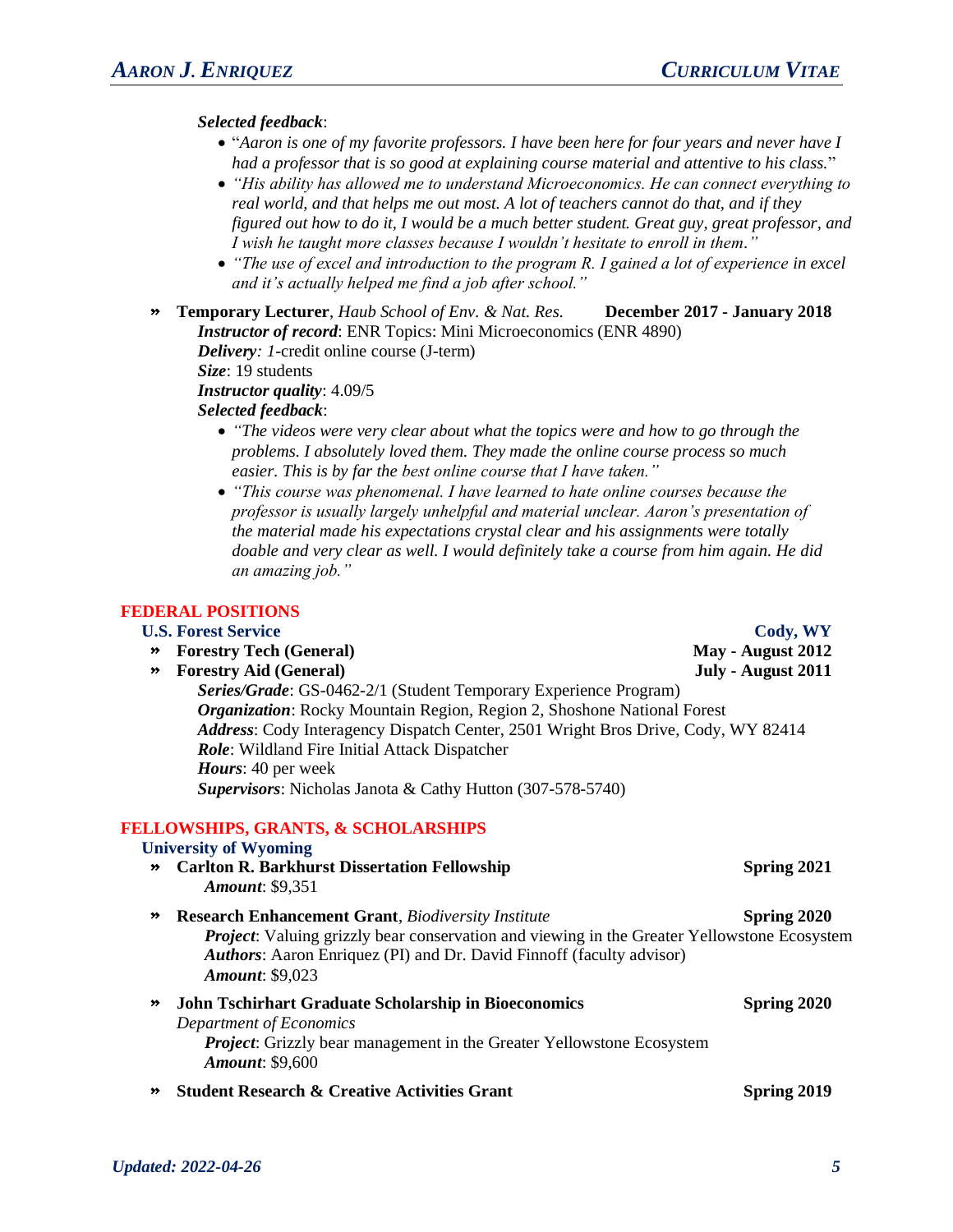|                                                                                              | Haub School of Environment & Natural Resources<br><b>Project:</b> Economic valuation of grizzly bears<br>Authors: Aaron Enriquez (PI), Dr. Stephen Newbold, and Dr. David Finnoff<br><b>Amount: \$1,000</b>                                                                                                                 |                                                                   |
|----------------------------------------------------------------------------------------------|-----------------------------------------------------------------------------------------------------------------------------------------------------------------------------------------------------------------------------------------------------------------------------------------------------------------------------|-------------------------------------------------------------------|
| ≫                                                                                            | Dick and Lynne Cheney Study-Abroad Grant<br><b>Destination:</b> Tenerife, Spain (for a grad. course on international environmental assessment)<br><b>Amount: \$600</b>                                                                                                                                                      | <b>Fall 2016</b>                                                  |
| $\rightarrow$                                                                                | <b>Experimental Economics Section, Agricultural &amp; Applied Economics Association</b><br><b>EXECON Winter School Scholar</b><br>Description: Received a full-tuition scholarship to attend the Winter School in Survey<br>Design and Experimental Methods in Applied and Agricultural Economics<br><b>Amount: \$1,950</b> | Spring 2020                                                       |
| $\rightarrow$                                                                                | <b>Rocky Mountain Power</b><br><b>Graduate Scholarship in Regulatory Economics</b><br><b>Amount: \$1,500</b><br><b>Amount: \$2,000</b><br><b>Amount: \$2,000</b>                                                                                                                                                            | <b>Fall 2019</b><br>Spring 2017<br><b>Fall 2015 - Spring 2016</b> |
| $\boldsymbol{\ast}$<br>$\rightarrow$<br>$\rightarrow$<br>$\rightarrow$<br>$\boldsymbol{\gg}$ | <b>TECHNICAL SKILLS</b><br><b>Programming: R</b><br>Statistical/Mathematical Software: Mathematica, MATLAB, Stata<br>GIS: QGIS, ArcGIS Pro, ArcGIS Online<br><b>Survey: Qualtrics</b><br>Others: LaTeX, Microsoft Office (Word, PowerPoint, and Excel)                                                                      |                                                                   |
| <b>AWARDS</b><br>»                                                                           | <b>University of Wyoming</b><br>Attilio & Hedy Bedont Outstanding Graduate Student Award<br>College of Business                                                                                                                                                                                                             | <b>April 2018, April 2020</b>                                     |
| $\boldsymbol{\ast}$                                                                          | <b>Best Graduate Student Teaching Award, Department of Economics</b>                                                                                                                                                                                                                                                        | <b>April 2019</b>                                                 |
| $\rightarrow$                                                                                | Top 20 Outstanding Graduate, College of Arts & Sciences                                                                                                                                                                                                                                                                     | <b>May 2015</b>                                                   |
| ≫                                                                                            | <b>John S. Bugas Theory Award - Microeconomics, Department of Economics</b>                                                                                                                                                                                                                                                 | <b>April 2015</b>                                                 |
|                                                                                              | M. Clare Mundell Outstanding Senior Award, College of Business                                                                                                                                                                                                                                                              | <b>April 2015</b>                                                 |
| ≫                                                                                            | <b>Dean's Award to Outstanding Seniors, College of Business</b>                                                                                                                                                                                                                                                             | April 2015                                                        |
| ≫                                                                                            | <b>SERVICE &amp; LEADERSHIP</b><br><b>Journal Reviewer</b> , Forest Science                                                                                                                                                                                                                                                 | 2020                                                              |
| ≫                                                                                            | <b>Crisis Counselor</b> , Crisis Text Line<br><i>Hours</i> : 34 hours of training, 200 hours of crisis counseling                                                                                                                                                                                                           | <b>October 2017 - August 2019</b>                                 |
| ≫                                                                                            | <b>Team Captain, Men's Club Soccer, University of Wyoming</b>                                                                                                                                                                                                                                                               | <b>Fall 2018</b>                                                  |
|                                                                                              | <b>MEMBERSHIP</b>                                                                                                                                                                                                                                                                                                           |                                                                   |
| ≫<br>≫                                                                                       | <b>American Economic Association</b><br>Association of Environmental and Resource Economists                                                                                                                                                                                                                                | September 2019 - present<br>July 2018 - present                   |

» *The Honor Society of Phi Beta Kappa* **March 2015 -** *present*